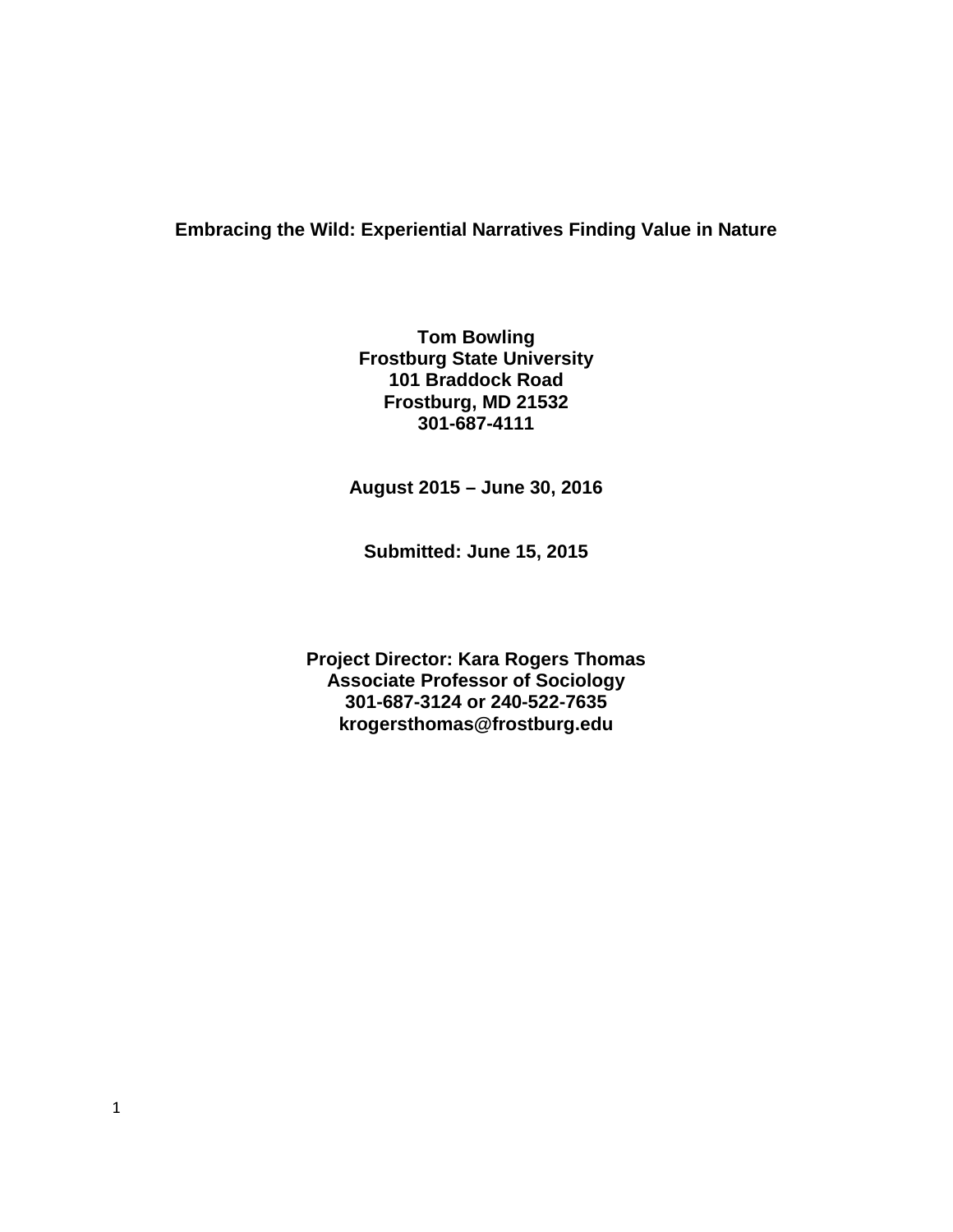**PROJECT FOCUS:** Provide a one-sentence statement describing the project focus.

Frostburg State University students will document experiences of outdoor engagement in rural Allegany County, MD and develop both digital and stationary exhibits featuring this material.

## **PROJECT DETAILS**:

#### **Course Number, Name, and Instructor:**

Fall, SOCI 350: Folklore in Appalachian and Spring, SOC 345: Sociology of the **Environment** 

#### **Community Partner:** Home Ground

Home Ground's mission is to increase knowledge of Allegany County's natural assets, inspiring citizens to support sustainable use and conservation of our land and water resources.

**Need:** Provide a substantive statement regarding the need for this project, as agreed upon by you and the community partner. What problem(s) will you address and what solutions will you implement by working with the community partner?

With less than 25% of Allegany County's total land area dedicated to urban development and agricultural land use, the county encompasses substantial forestland—with over 50% of the county's land area having slopes greater than 25%. Located in the Chesapeake Bay Watershed, it is critical to protect the area from erosion. Thus, opportunities for growth based development are limited. However, located only 2.5 hours from substantial population centers in the Baltimore-DC metro area, there exists tremendous potential for the expansion and development of sustainable outdoor recreational opportunities in the county.

Home Ground brings people together to enjoy the outdoors and to appreciate the vital role of nature in our lives and communities. Based in Allegany County — the heart of "Mountain Maryland" — Home Ground provides nature programs and outdoor recreation events for all. The organization wishes the entire community to take pride in the mountains, forests, farms and streams that make western Maryland such a special place.

With an emphasis on "Sustaining Resources while Enriching Community," the organization focuses on improving quality of life for Allegany County residents, by encouraging them to recognize and appreciate the value of the region's natural resources. Home Ground hosts a number of programs and events to achieve this aim. A relatively new organization, Home Ground currently employs no staff and is wholly reliant on the work of volunteers to provide the following positions: event planners, event promoters, bloggers, and photographers.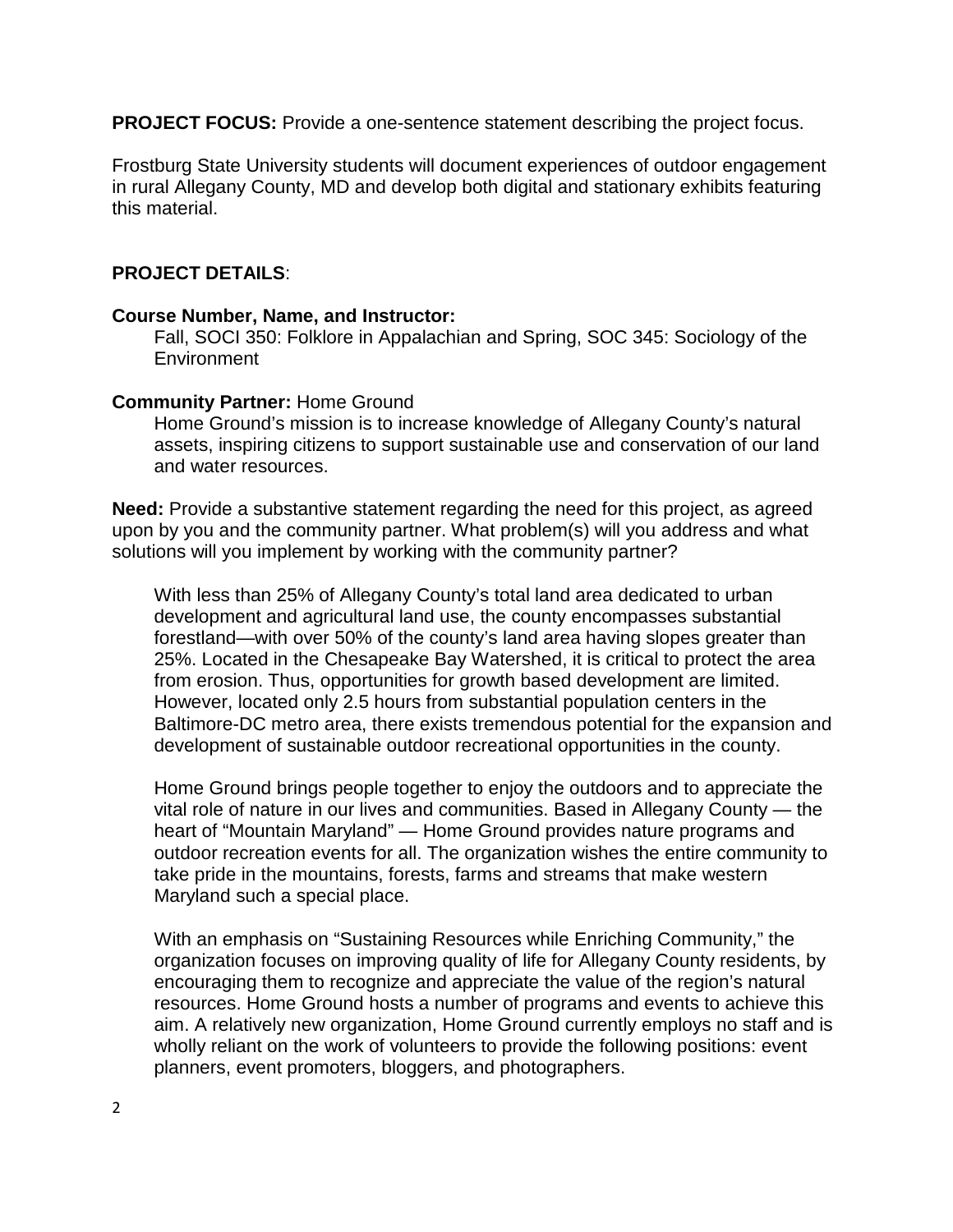Home Ground is an apolitical organization. From its inception, it has been concerned with valuing a diverse range of perspectives and experiences. Members come from a variety of backgrounds- common ground is found in their mutual respect for and appreciation of the region's natural resources and the recreational activities such resources offer. Currently, the organization's greatest needs include building a strong volunteer base and raising awareness of the organization's existence and efforts in Allegany County. This in turn, will lead to an increased awareness and recognition of the potential for the development of small businesses featuring environmentally sustainable recreational pursuits in western Maryland.

This teaching project will assist the organization in expanding its audience and building a stronger volunteer base. In essence, "Who is Home Ground?" will be the project's jumping off point, and the project will be designed to increase awareness of the organization's membership and activities in the region. Frostburg State University students will work with Home Ground members to document their outdoors experiences in rural Allegany County, Maryland, and develop both digital and stationary exhibits featuring this material. The material collected will be displayed at Mountain City Traditional Arts on Frostburg's Main Street in Fall 2015 and at FSU's Discovery Center in Spring 2016. Digital shorts of the material will be published on the Appalachian Independent, an online citizen journalist site and shared via social media. Working with these materials, students will develop creative ideas for entrepreneurship opportunities in Allegany County that preserve and sustain the county's natural resources while enriching community and quality of life in the region.

#### **Number and description of planned meetings with the community partner**:

Early September- meeting with Home Ground representatives and students enrolled in "Folklore in Appalachia" – Home Ground members will provide students with an overview of the organization and describe volunteer opportunities

September 19 – at the FSU Appalachian Festival, FSU students will meet with Home Ground representatives and sign up to assist with one or more Home Ground events.

October 2- representatives from Home Ground will meet with FSU students to finalize documentation project plans.

November 7- representatives from Home Ground will meet with FSU students to finalize plans for exhibition and reception at Mountain City Traditional Arts.

November 18- Exhibit Opening and Reception at Mountain City Traditional Arts, open to the public and all members of Home Ground.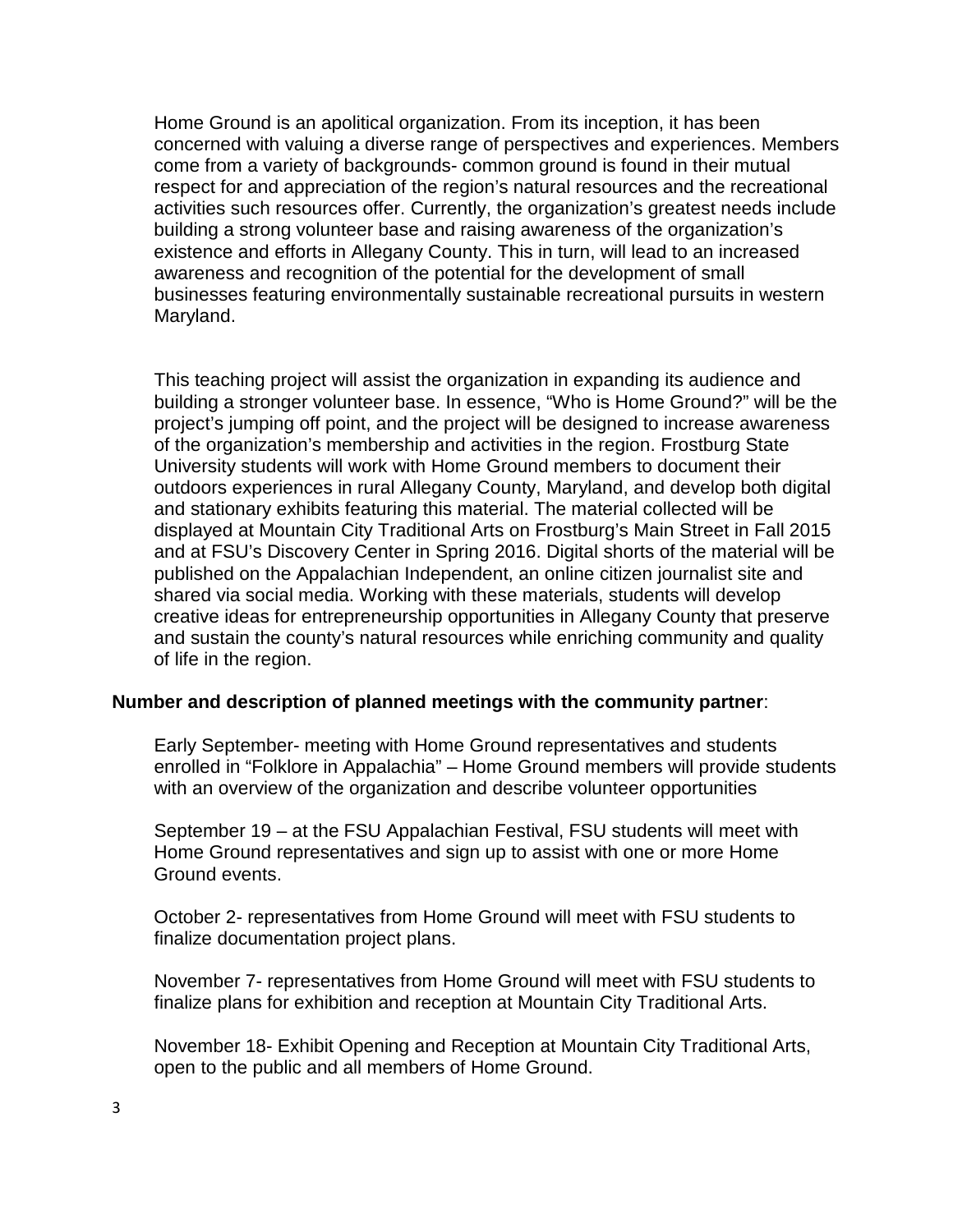Early February- Representatives from Home Ground will meet with students enrolled in "Sociology of the Environment" to provide them with an overview of the project and describe volunteer opportunities.

March – FSU students will conduct interviews and develop digital shorts featuring that documentation.

April – Digital shorts will be published on the AppIndie.

April 20- Members of Home Ground and FSU students will present the project at FSU's Focus Frostburg Event. This event will be open to the public and all members of Home Ground.

# **Overview of the project, including its central focus:**

With Home Ground's mission of increasing knowledge of Allegany County's natural assets and inspiring citizens to support sustainable use and conservation of our land and water resources providing the project's main framework, this teaching project will assist the organization in expanding its audience and building a stronger volunteer base. In essence, the query, "Who is Home Ground?" will be the project's launch pad and the project will be designed to increase awareness of the organization's membership and activities in the region. Frostburg State University students will work with Home Ground members to document their experiences of outdoor engagement in rural Allegany County, MD and develop both digital and stationary exhibits featuring this material. Specifically, each student will participate in at least one of the organization's Fall and Spring events. Moreover, all students involved in the project will conduct two interviews with Home Ground members and local residents documenting outdoor experiences in Allegany County. Collaboratively, students will work with Home Ground's leadership team to shape and develop exhibition materials and to host a reception featuring the exhibit. The material collected will be displayed at Mountain City Traditional Arts on Frostburg's Main Street in Fall 2015 and at FSU's Discovery Center in Spring 2016. Digital shorts of the material will be published on the Appalachian Independent, an online citizen journalist site and shared via social media. Drawing inspiration from this material, in April, 2016, students will share this project at Frostburg State University's Focus Frostburg event and present their ideas for entrepreneurship opportunities in Allegany County that preserve and sustain the county's natural resources while enriching community and quality of life in the region.

**Goals and Objectives:** Please use a bulleted or numbered list and also show how the project addresses one or more goals of the ARC